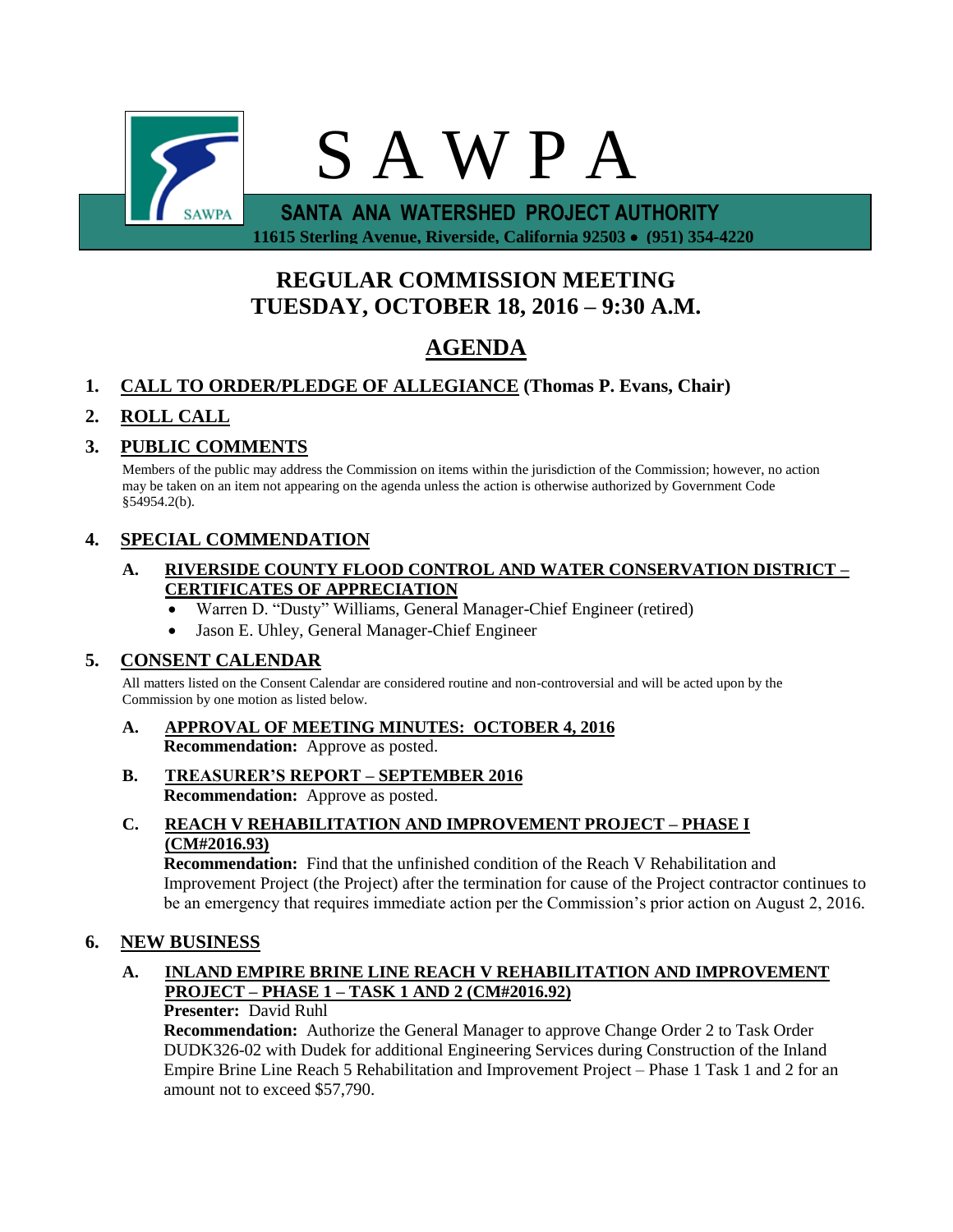SAWPA Commission Regular Meeting Agenda October 18, 2016 Page 2

- **B. PROP 84 ROUND 1 AND ROUND 2 STATUS REPORT AND BUDGET UPDATE** 
	- **Presenters:** Rich Haller | Nicole D. Weideman **Recommendation:** Receive and file.

## **7. INFORMATIONAL REPORTS**

**Recommendation:** Receive and file the following oral/written reports/updates.

- **A. CASH TRANSACTIONS REPORT – AUGUST 2016 Presenter:** Karen Williams
- **B. INTER-FUND BORROWING – AUGUST 2016 (CM#2016.90) Presenter:** Karen Williams
- **C. PERFORMANCE INDICATORS/FINANCIAL REPORTING – AUGUST 2016 (CM#2016.91) Presenter:** Karen Williams
- **D. SAWPA ROUNDTABLE STATUS REPORT FOR THE FIRST QUARTER ENDING SEPTEMBER 30, 2016 Presenter:** Mark Norton
- **E. OWOW STATUS REPORT FOR THE FIRST QUARTER ENDING SEPTEMBER 30, 2016 Presenter:** Mark Norton
- **F. GENERAL MANAGER'S REPORT**
- **G. STATE LEGISLATIVE REPORT Presenter:** Celeste Cantú
- **H. SAWPA GENERAL MANAGERS MEETING NOTES**  $\bullet$  October 11, 2016
- **I. CHAIR'S COMMENTS/REPORT**
- **J. COMMISSIONERS' COMMENTS**

## **K. COMMISSIONERS' REQUEST FOR FUTURE AGENDA ITEMS**

#### **8. CLOSED SESSION**

#### **A. CONFERENCE WITH LEGAL COUNSEL – EXISTING LITIGATION PURSUANT TO GOVERNMENT CODE SECTION 54956.9(d)(1)**

Name of Case: Spiniello Companies v. Charles King Company, Inc., Santa Ana Watershed Project Authority, The Ohio Casualty Insurance Company (Superior Court of Los Angeles BC616589)

# **9. ADJOURNMENT**

#### **PLEASE NOTE:**

Americans with Disabilities Act: Meeting rooms are wheelchair accessible. If you require any special disability related accommodations to participate in this meeting, please contact (951) 354-4220 or kberry@sawpa.org. 48-hour notification prior to the meeting will enable staff to make reasonable arrangements to ensure accessibility for this meeting. Requests should specify the nature of the disability and the type of accommodation requested.

Materials related to an item on this agenda submitted to the Commission after distribution of the agenda packet are available for public inspection during normal business hours at the SAWPA office, 11615 Sterling Avenue, Riverside, and available a[t www.sawpa.org,](http://www.sawpa.org/) subject to staff's ability to post documents prior to the meeting.